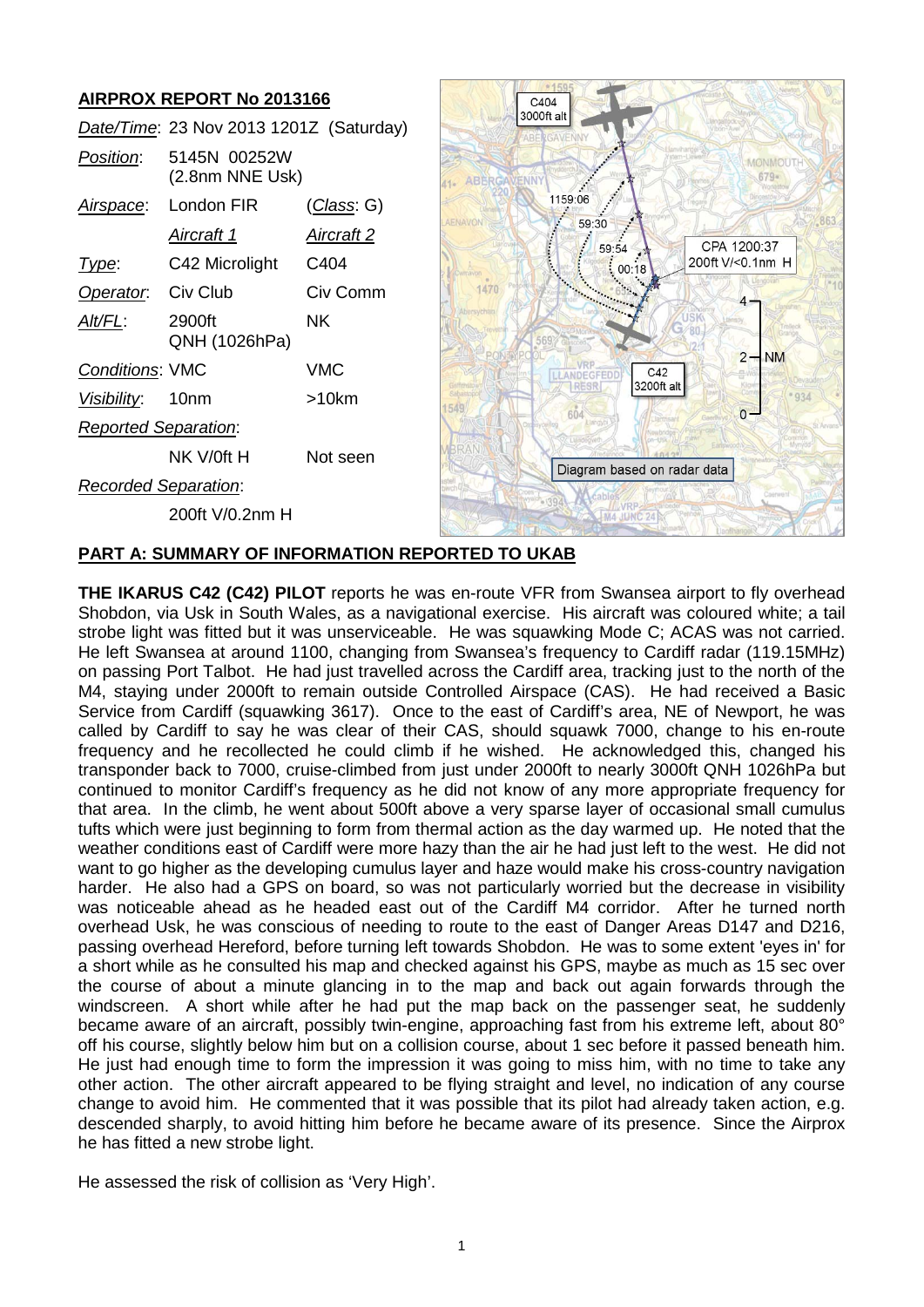**THE CESSNA 404 (C404) PILOT** reports that he was not aware of the Airprox until informed by his company operations department. He did not see the C42. He was operating a VFR flight, initially in receipt of a Basic Service from Cardiff approach, which was subsequently changed to a Traffic Service. His aircraft was coloured white; strobes and navigation lights were illuminated; SSR Modes C and S (elementary) were selected. He was flying into sun, VMC, with visibility in excess of 10km.

**THE CARDIFF RADAR CONTROLLER** reports that Unit management informed him that the pilot of a microlight aircraft reported being involved in an Airprox and that he was the controller on duty at the time of the incident. He had no recollection of the event or observed/heard anything untoward. He recalled that at the time of the Airprox the Radar position was bandboxed, the amount of VFR/LARS traffic was building, and there were a number of pending IFR movements. Therefore, he had decided to open Radar 2 in preparation for him handing over the position.

## **Factual Background**

The Cardiff airport weather was:

METAR 231150Z 03005KT 9999 FEW032 07/02 Q1026

Solar noon in the Cardiff area was at 11:59, with the sun 17° above the horizon.

## **Analysis and Investigation**

## **CAA ATSI**

ATSI had access to the C42 pilot's report, retrospective report from the Cardiff Radar controller and a copy of the ATC initial and unit investigation. Area surveillance was reviewed and frequency 119.150MHz (Cardiff Radar) recorded. Cardiff Radar was operating with no known unserviceabilities. The Radar 1 position was open and traffic was deemed light to moderate but building. The Radar 1 controller had called for the position to be split and this was in the process of being achieved at the time of the Airprox. Cardiff ATC was only made aware of the incident 3 days after it had occurred and the controllers had no recollection of the event. Note: Cardiff Radar frequency 119.150MHz has a notified Distance of Coverage (DOC) of 50nm/19000ft.

The C42 pilot initially called Radar at 1121:34 requesting a Basic Service. Radar instructed the C42 pilot to squawk 3617 and pass his details; the pilot read back the squawk and stated he was descending to 2000ft. The Radar controller's attention then turned to other traffic on frequency.

The C42 pilot called again on the frequency at 1127:50 stating, "*About one mile to go to your control area confirm I'm cleared to enter*". Radar responded, "*Negative pass your details*." The C42 pilot then passed aircraft type, route, level and current pressure setting. Radar instructed the C42 pilot to remain outside CAS and a Basic Service was agreed. Radar then asked if the C42 pilot was squawking 3617 as nothing was on radar. After a pause the pilot replied, "*now squawking 3617*". There were no further exchanges between the C42 pilot and Radar until 1152.

At 1152:32 Radar assessed that the C42 was approaching an area where, at the C42 pilot's level, RTF coverage was known to be degraded. The C42 was 20nm northeast of Cardiff Airport at FL028 (approximate altitude 3151ft (Q1026)). The C42 pilot was instructed to squawk 7000 and change frequency en route. The C42 pilot's read back was only partially audible. The C42's Mode A changed to 7000.

The C404 had previously been pre-noted to Cardiff by Birmingham ATC. At 1153:40 the C404 pilot changed his squawk to Cardiff's Mode A code 3635. The C404 was 47nm north-east of Cardiff Airport at FL027 (~3051ft). The C404 pilot attempted an initial contact with Radar at 1155:45; however, the transmissions were broken (readability 1) and the C404 pilot was requested to call back in a couple of minutes. There was no agreement of service. The C404 was 41nm northeast of Cardiff Airport at FL026 (~2951ft).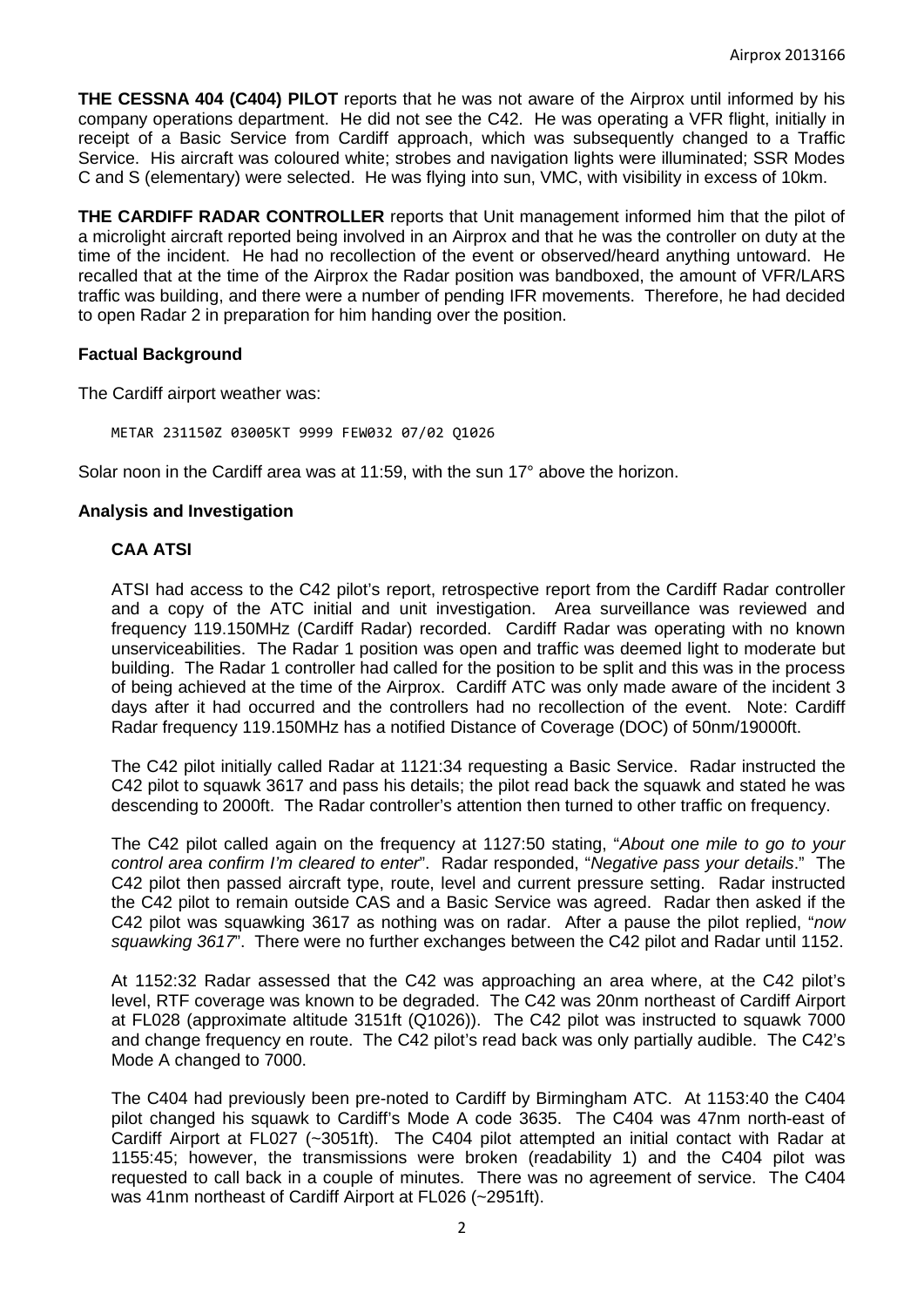At 1156:30 the C404 became visible on Radar's situation display.

At 1157 Radar began the process of splitting the sector with a second controller. This process took approximately 4min to complete due to the volume of RTF traffic.

The two aircraft had been on parallel tracks 11nm apart; however, at 1157:34 the C42 pilot turned on to a more northerly track, followed by the C404 pilot turning on to a southerly track at 1158:06.

The C404 pilot attempted to establish service with Radar at 1159:07 but was requested to standby and remain outside controlled airspace. At 1159:09 a Short Term Conflict Alert (STCA) activated at Cardiff.



**Figure 1: Clee Hill – 1159:00 (Note: Trail history every 8 seconds)**

Figures 2 and 3 below show the geometry of the encounter between the C404 and C42



**Figure 2: CLH – 1200:34 Figure 3: CLH – 1200:42**

At 1201:01 the splitting of the Radar function was complete. The incoming controller took control of frequency 119.150MHz and at 1201:16 identified the C404 and a Traffic Service was agreed with the pilot.

At 1203:04 the C42 pilot altered his course in order to return to Swansea.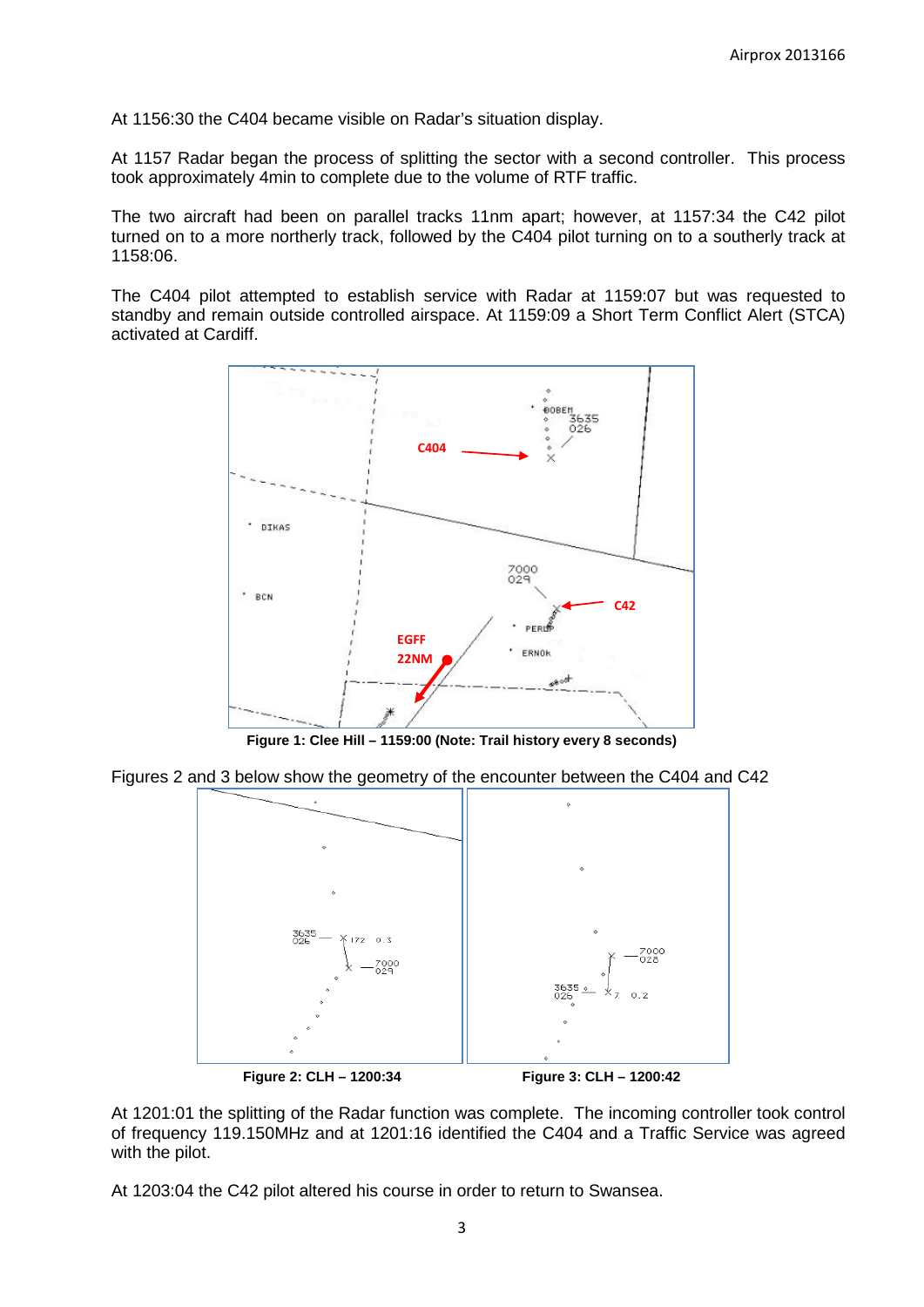At 1206:25 the Radar controller was on the landline when the C42 pilot called on 119.150MHz, "[*C42 C/S*] *back with you."* However, only words, *"[probable partial C/S] back with you*" were audible to the controller and the station calling was requested to say again call-sign. Only a brief transmitter modulation occurred in response.

At 1229:08 there was an extremely broken transmission on 119.150MHz within which letters from the C42's registration were audible. Radar transmitted, "*unreadable*"; however, the transmission subsequently received, believed to be in reply, was even more unreadable.

#### **UKAB Secretariat**

Both pilots had equal responsibility for collision avoidance<sup>[1](#page-3-0)</sup> and the pilot with the other aircraft on their right was required to give way<sup>[2](#page-3-1)</sup>.

### **Summary**

The Airprox occurred in Class G uncontrolled airspace. At the time, neither of the pilots were in receipt of an air traffic service. Both pilots were operating in an area and at a level where coverage of Cardiff Approach's frequency was extremely poor. The C42 pilot reported sighting the C404 only one second before the tracks of the aircraft crossed. The C404 pilot did not see the C42. The C404 pilot would have been flying into the noon sun in an area where conditions were reported to be slightly hazy.

### **PART B: SUMMARY OF THE BOARD'S DISCUSSIONS**

Information available included reports from both pilots, transcripts of the relevant RTF frequencies, area radar recordings, reports from the controller concerned and reports from the appropriate ATC and operating authorities.

The Board noted that although the C404 had established radio contact with Cardiff in preparation for an ATS, and was squawking a Cardiff SSR code having been pre-noted by Birmingham ATC (although yet to be identified), neither of the pilots, who were operating in Class G see-and-avoid airspace, were in receipt of any agreed ATS at the time of the Airprox. Therefore, collision avoidance fundamentally remained the sole responsibility of the pilots of both aircraft. It was noted from the pilots' reports that the C42 pilot had only sighted the C404 one second before it passed him, an effective non-sighting; for his part, the C404 pilot did not see the C42 at all. The Board quickly decided that this was the root cause of the Airprox, albeit there were complicating factors regarding visibility and sun angle to consider. It was apparent from the analysis and the C42 pilot's report that this was a very close encounter. Recognising that there were likely radar display and measuring/interpolation inaccuracies, the two aircraft were recorded as passing only 200ft vertically and 0.2nm horizontally from each other – the likely CPA was probably closer than this.

Because the C42 pilot did not see the C404 early enough to take any action and the C404 pilot did not see the C42 at all, it was considered that chance had played a major part in events, separation had been reduced to the minimum, and that this event had just stopped short of an actual collision. The Board unanimously agreed therefore that the Risk was Category A.

Having agreed the overall cause and risk, the Board then went on to conduct an extensive debate over controller responsibilities and 'duty of care' having noted that a Short Term Conflict Alert (STCA) associated to the aircraft had evidently activated on the Cardiff radar screens about 88 secs before the Airprox occurred.<sup>[3](#page-3-2)</sup> In exploring this issue, the Board first acknowledged that neither aircraft was in controlled airspace nor receiving an ATC service at the time. Both aircraft were, however, on

<span id="page-3-0"></span><sup>&</sup>lt;sup>1</sup> Rules of the Air (2007) (as amended), Rule 8 (Avoiding aerial collisions

<span id="page-3-1"></span>

<span id="page-3-2"></span>Ibid., Rule 9 (Converging).<br>The STCA activated at 1159:09; CPA was assessed as occurring at 1200:37.